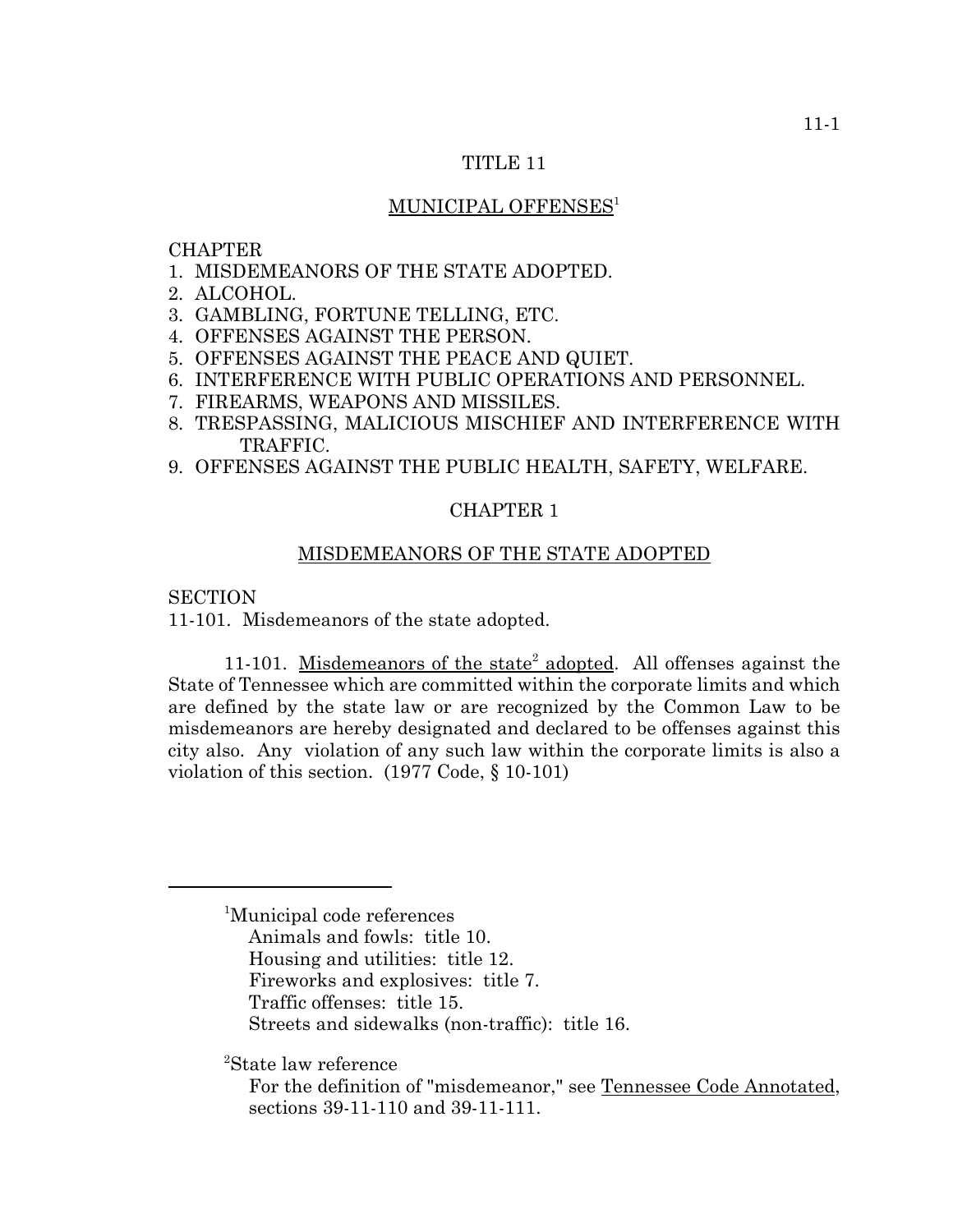# ALCOHOL1

**SECTION** 11-201. Public drunkenness. 11-202. Drinking alcoholic beverages in public, etc.

11-201. Public drunkenness. See Tennessee Code Annotated, section 39-17-310; see also title 33, chapter 8. (1977 Code, § 10-228)

11-202. Drinking alcoholic beverages in public, etc. It shall be unlawful for any person to drink, consume or have an open can or bottle of beer or intoxicating liquor in or on any public street, alley, avenue, highway, sidewalk, public park, public school ground or other public place unless the place has a beer permit and license for on premise consumption. (1977 Code, § 10-229)

<sup>1</sup> Municipal code reference

Sale of alcoholic beverages, including beer: title 8. State law reference

See Tennessee Code Annotated section 33-8-203 (Arrest for Public Intoxication, cities may not pass separate legislation).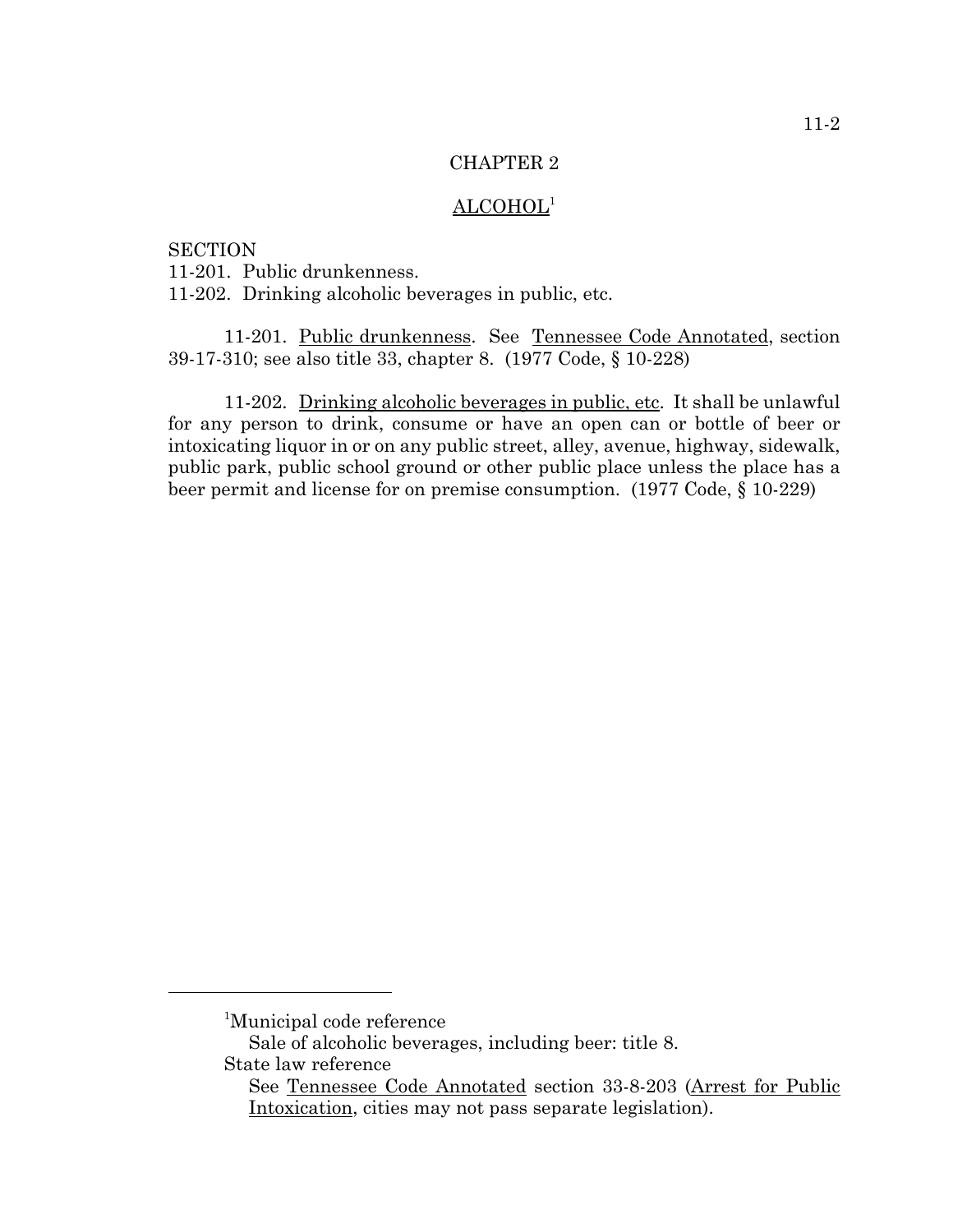## GAMBLING, FORTUNE TELLING, ETC.

**SECTION** 11-301. Gambling. 11-302. Fortune telling, etc.

11-301. Gambling. See Tennessee Code Annotated, section 39-17-501, et seq. (1977 Code, §§ 10-215 and 10-216, modified)

11-302. Fortune telling, etc. It shall be unlawful for any person to hold himself forth to the public as a fortune teller, clairvoyant, hypnotist, spiritualist, palmist, phrenologist, or other mystic endowed with supernatural powers. (1977 Code, § 10-235)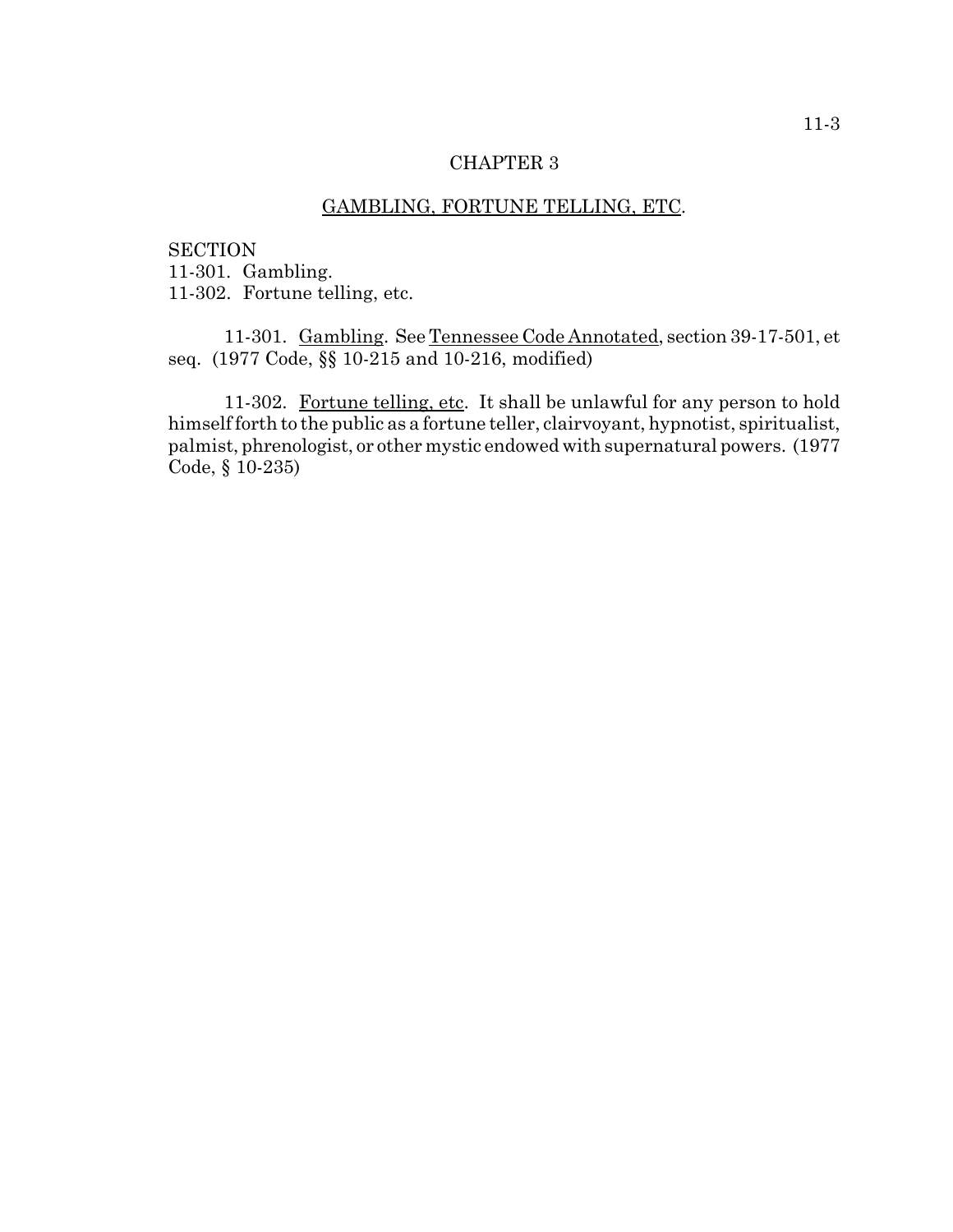#### OFFENSES AGAINST THE PERSON

#### **SECTION**

11-401. Assault and battery.

11-402. Coercing people not to work.

11-401. Assault and battery. It shall be unlawful for any person to commit an assault or an assault and battery upon another person. (1977 Code, § 10-201)

11-402. Coercing people not to work. It shall be unlawful for any person in association or agreement with any other person to assemble, congregate, or meet together in the vicinity of any premises where other persons are employed or reside for the purpose of inducing any such other person by threats, coercion, intimidation, or acts of violence to quit or refrain from entering a place of lawful employment. It is expressly not the purpose of this section to prohibit peaceful picketing. (1977 Code, § 10-231)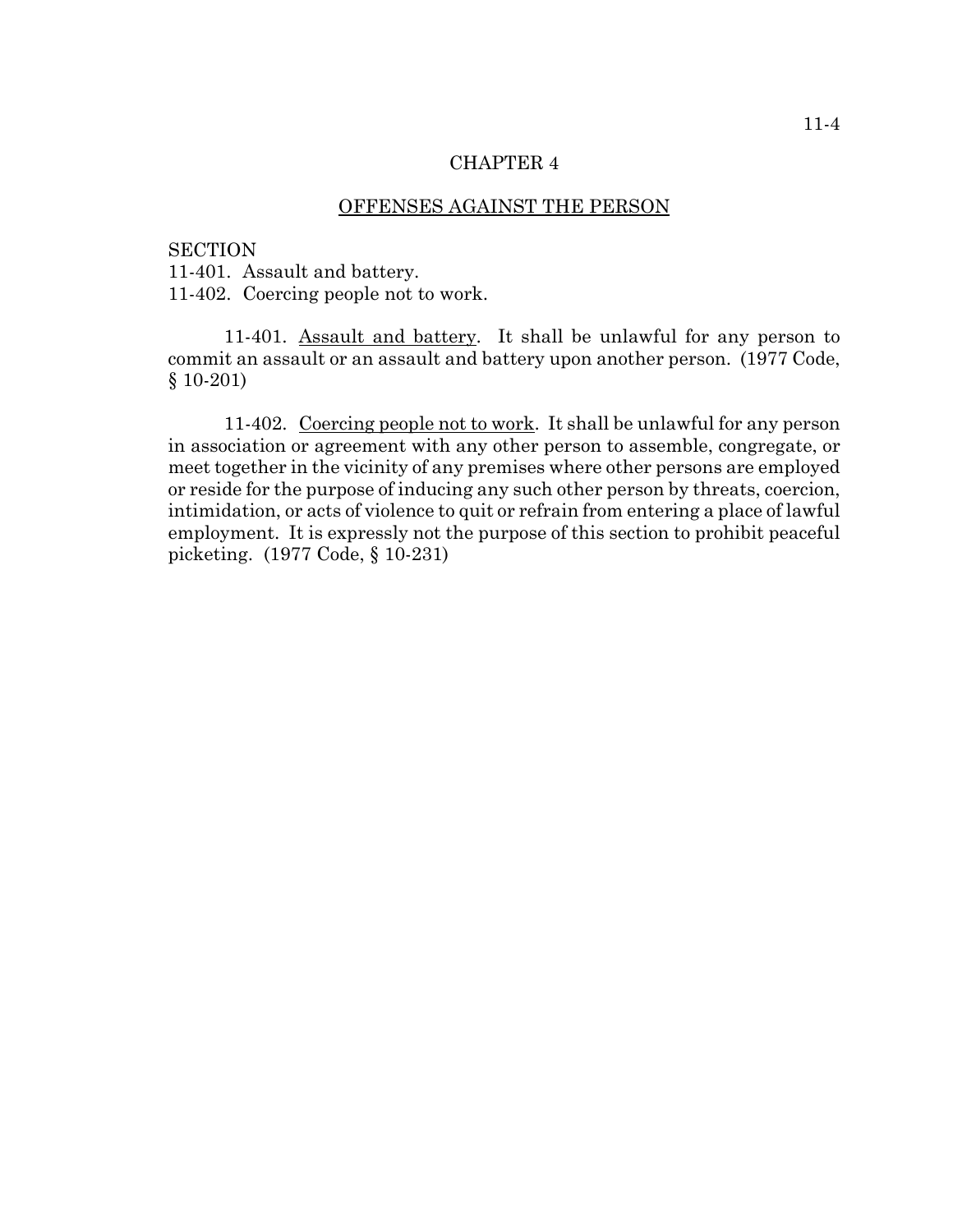### OFFENSES AGAINST THE PEACE AND QUIET

**SECTION** 

11-501. Disturbing the peace.

11-502. Anti-noise regulations.

11-501. Disturbing the peace. No person shall disturb, tend to disturb, or aid in disturbing the peace of others by violent, tumultuous, offensive, or obstreperous conduct, and no person shall knowingly permit such conduct upon any premises owned or possessed by him or under his control. (1977 Code, § 10-202)

11-502. Anti-noise regulations. Subject to the provisions of this section, the creating of any unreasonably loud, disturbing, and unnecessary noise is prohibited. Noise of such character, intensity, or duration as to be detrimental to the life or health of any individual, or in disturbance of the public peace and welfare, is prohibited.

(1) Miscellaneous prohibited noises enumerated. The following acts, among others, are declared to be loud, disturbing, and unnecessary noises in violation of this section, but this enumeration shall not be deemed to be exclusive, namely:

(a) Blowing horns. The sounding of any horn or other device on any automobile, motorcycle, bus, truck, or vehicle while not in motion except as a danger signal if another vehicle is approaching, apparently out of control, or if in motion, only as a danger signal after or as brakes are being applied and deceleration of the vehicle is intended; the creation by means of any such signal device of any unreasonably loud or harsh sound; and the sounding of such device for an unnecessary and unreasonable period of time.

(b) Radios, phonographs, etc. The playing of any radio, phonograph, or any musical instrument or sound device, including but not limited to loudspeakers or other devices for reproduction or amplification of sound, either independently of or in connection with motion pictures, radio, or television, in such a manner or with such volume, particularly during the hours between 11:00 P.M. and 7:00 A.M., as to annoy or disturb the quiet, comfort, or repose of person in any office or hospital, or in any dwelling, hotel, or other type of residence, or of any person in the vicinity.

(c) Yelling, shouting, etc. Yelling, shouting, whistling, or singing on the public streets, particularly between the hours of 11:00 P.M. and 7:00 A.M., or at any time or place so as to annoy or disturb the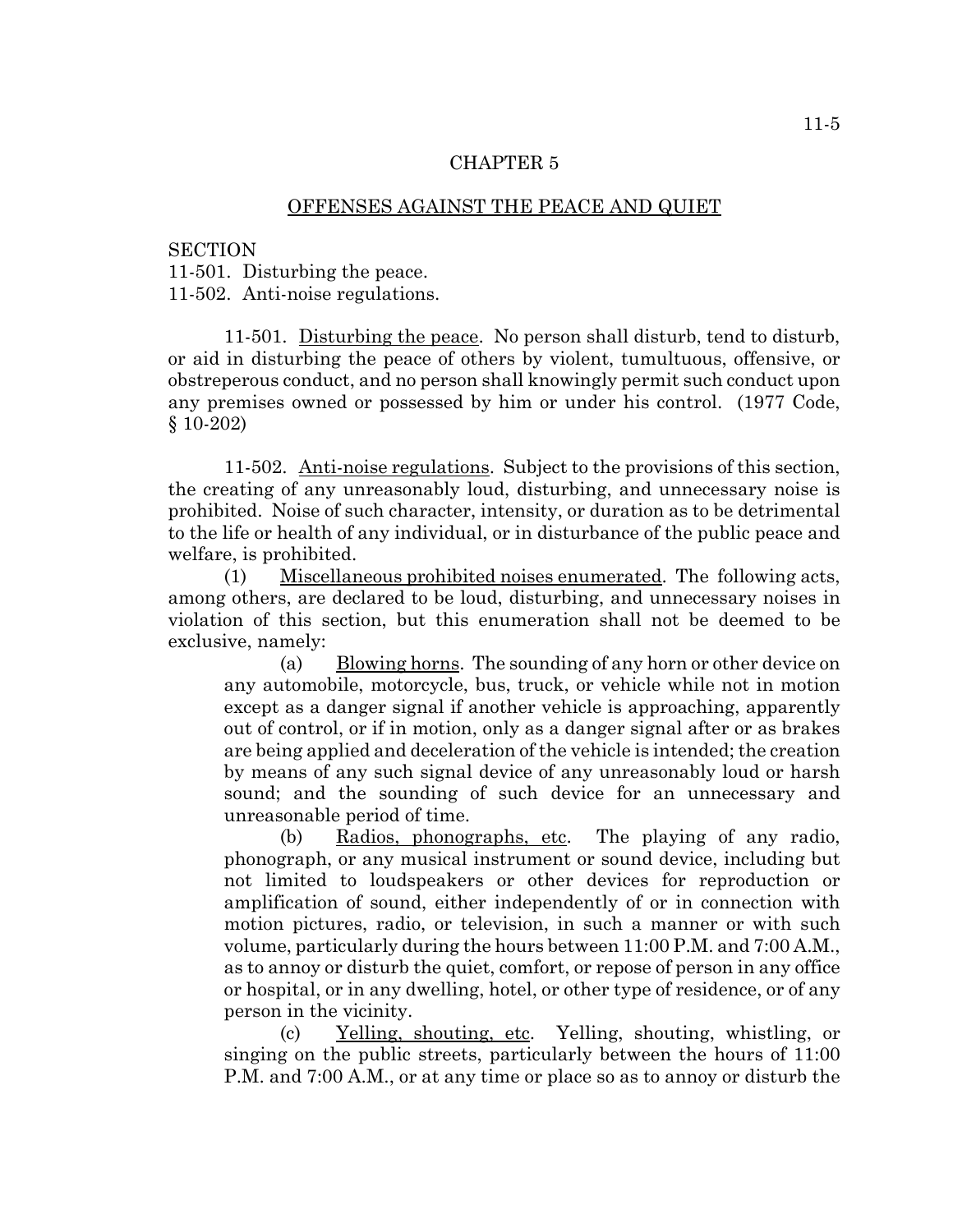quiet, comfort, or repose of any person in any hospital, dwelling, hotel, or other type of residence, or of any person in the vicinity.

(d) Pets. The keeping of any animal, bird, or fowl which by causing frequent or long continued noise shall disturb the comfort or repose of any person in the vicinity.

(e) Use of vehicle. The use of any automobile, motorcycle, truck, or vehicle so out of repair, so loaded, or in such manner as to cause loud and unnecessary grating, grinding, rattling, or other noise.

(f) Blowing whistles. The blowing of any steam whistle attached to any stationary boiler, except to give notice of the time to begin or stop work or as a warning of fire or danger, or upon request of proper city authorities.

(g) Exhaust discharge. To discharge into the open air the exhaust of any steam engine, stationary internal combustion engine, motor vehicle, or boat engine, except through a muffler or other device which will effectively prevent loud or explosive noises therefrom.

(h) Building operations. The erection (including excavation), demolition, alteration, or repair of any building in any residential area or section or the construction or repair of streets and highways in any residential area or section, other than between the hours of 7:00 A.M. and 6:00 P.M. on week days, except in case of urgent necessity in the interest of public health and safety, and then only with a permit from the building inspector granted for a period while the emergency continues not to exceed thirty (30) days. If the building inspector should determine that the public health and safety will not be impaired by the erection, demolition, alteration, or repair of any building or the excavation of streets and highways between the hours of 6:00 P.M. and 7:00 A.M., and if he shall further determine that loss or inconvenience would result to any party in interest through delay, he may grant permission for such work to be done between the hours of 6:00 P.M. and 7:00 A.M. upon application being made at the time the permit for the work is awarded or during the process of the work.

(i) Noises near schools, hospitals, churches, etc. The creation of any excessive noise on any street adjacent to any hospital or adjacent to any school, institution of learning, church, or court while the same is in session.

(j) Loading and unloading operations. The creation of any loud and excessive noise in connection with the loading or unloading of any vehicle or the opening and destruction of bales, boxes, crates, and other containers.

(k) Noises to attract attention. The use of any drum, loudspeaker, or other instrument or device emitting noise for the purpose of attracting attention to any performance, show, or sale or display of merchandise.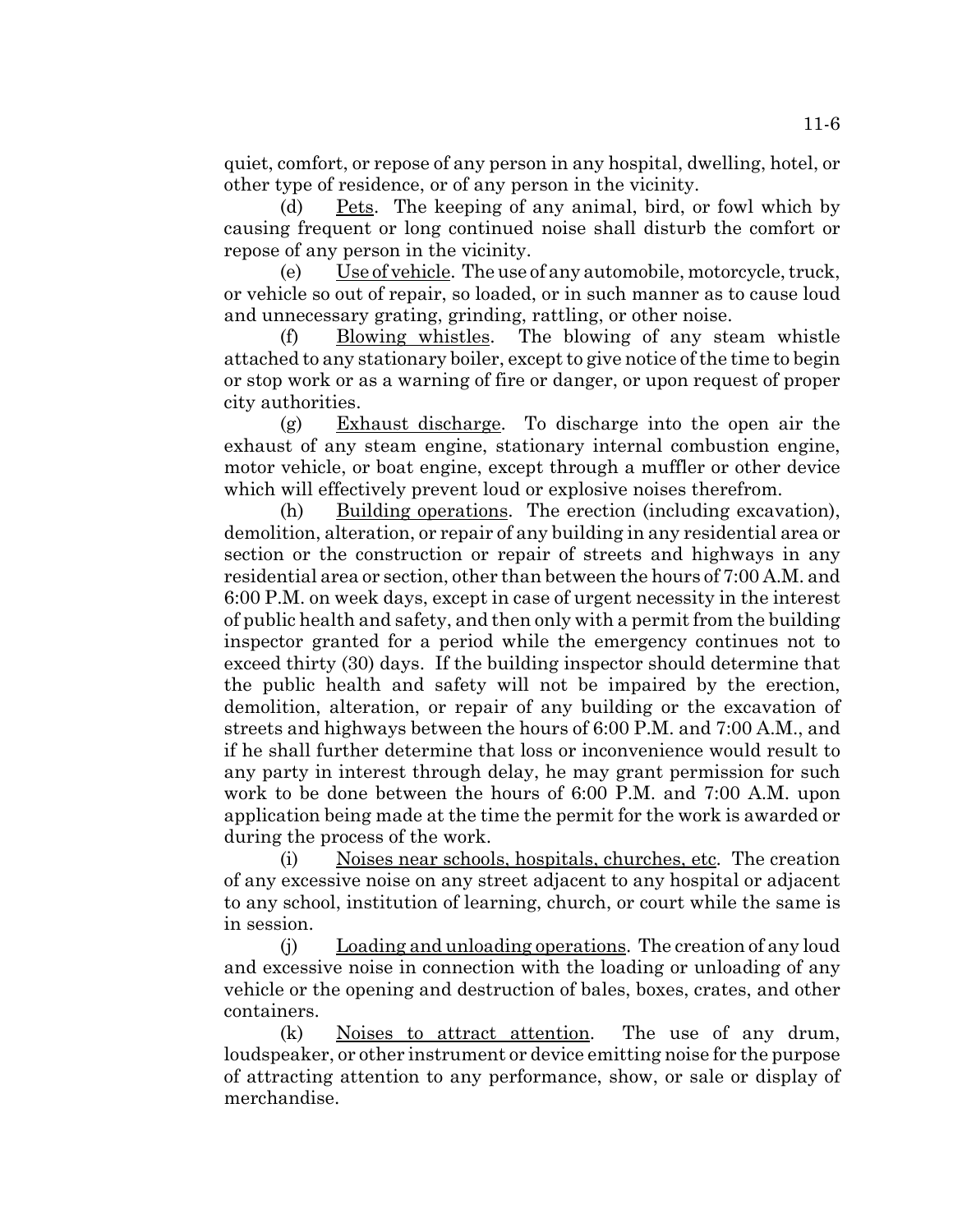(l) Loudspeakers or amplifiers on vehicles. The use of mechanical loudspeakers or amplifiers on trucks or other moving or standing vehicles for advertising or other purposes.

(2) Exceptions. None of the terms or prohibitions hereof shall apply to or be enforced against:

(a) Municipal vehicles. Any vehicle of the city while engaged upon necessary public business.

(b) Repair of streets, etc. Excavations or repairs of bridges, streets, or highways at night, by or on behalf of the city, the county, or the state, when the public welfare and convenience renders it impracticable to perform such work during the day.

(c) Noncommercial and nonprofit use of loudspeakers or amplifiers. The reasonable use of amplifiers or loudspeakers in the course of public addresses which are noncommercial in character and in the course of advertising functions sponsored by nonprofit organizations. However, no such use shall be made until a permit therefor is secured from the recorder. Hours for the use of an amplified or public address system will be designated in the permit so issued and the use of such systems shall be restricted to the hours so designated in the permit. (1977 Code, § 10-234)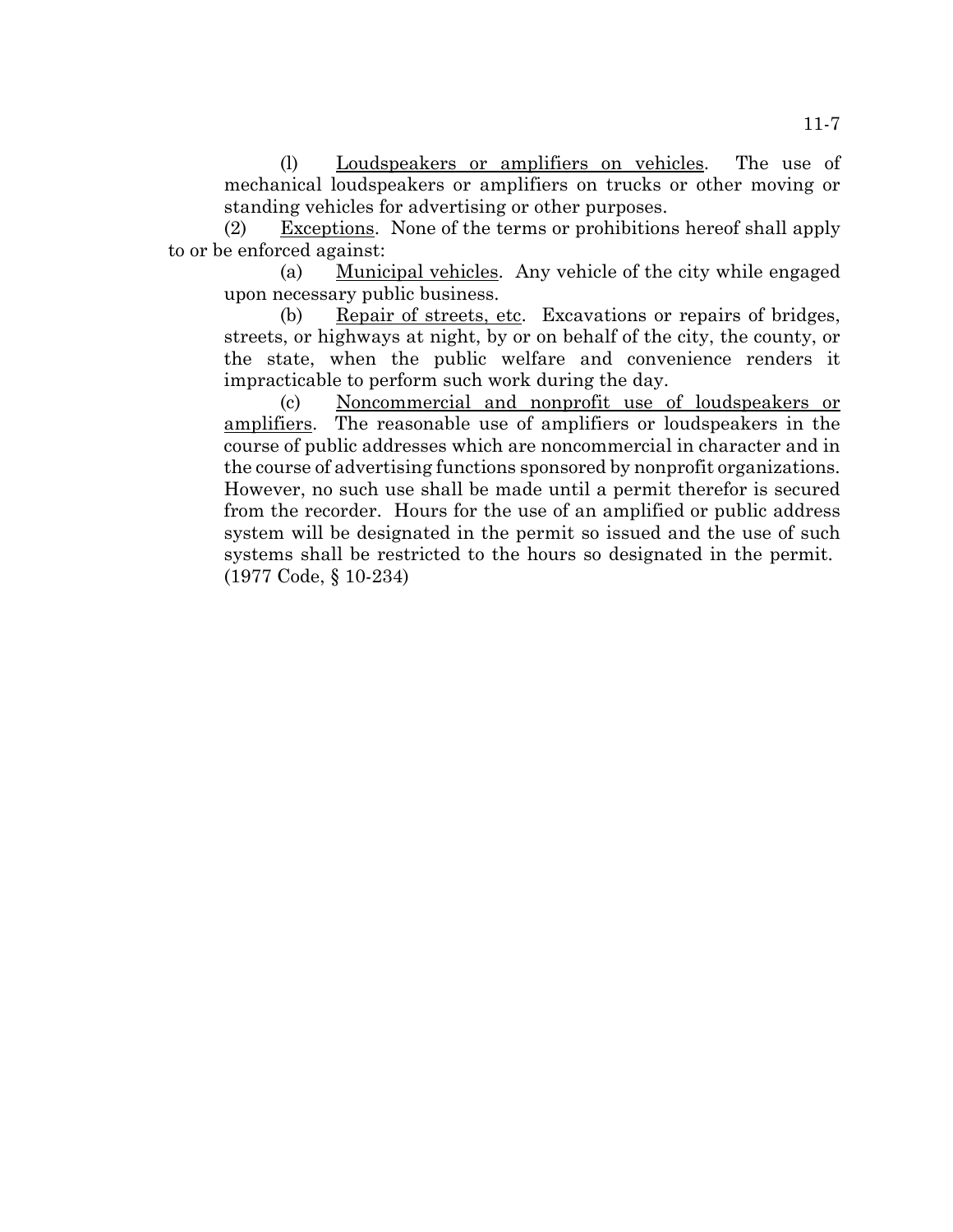### INTERFERENCE WITH PUBLIC OPERATIONS AND PERSONNEL

## **SECTION**

- 11-601. Escape from custody or confinement.
- 11-602. Impersonating a government officer or employee.
- 11-603. Resisting or interfering with an officer.
- 11-604. False emergency alarms.

11-601. Escape from custody or confinement. It shall be unlawful for any person under arrest or otherwise in custody of or confined by the city to escape or attempt to escape, or for any other person to assist or encourage such person to escape or attempt to escape from such custody or confinement. (1977 Code, § 10-209)

11-602. Impersonating a government officer or employee. No person other than an official police officer of the city shall wear the uniform, apparel, or badge, or carry any identification card or other insignia of office like or similar to, or a colorable imitation of that adopted and worn or carried by the official police officers of the city. Furthermore, no person shall deceitfully impersonate or represent that he is any government officer or employee. (1977 Code, § 10-211)

11-603. Resisting or interfering with an officer. It shall be unlawful for any person to knowingly resist or in any way physically interfere with or attempt to physically interfere with any officer or employee of the city while such officer or employee is performing or attempting to perform his municipal duties. (1977 Code, § 10-210, as replaced by Ord. #514, Aug. 1998)

11-604. False emergency alarms. It shall be unlawful for any person to intentionally make, turn in, or give a false alarm of fire, or of need for police or ambulance assistance, or to aid or abet in the commission of such act. (1977 Code, § 10-217)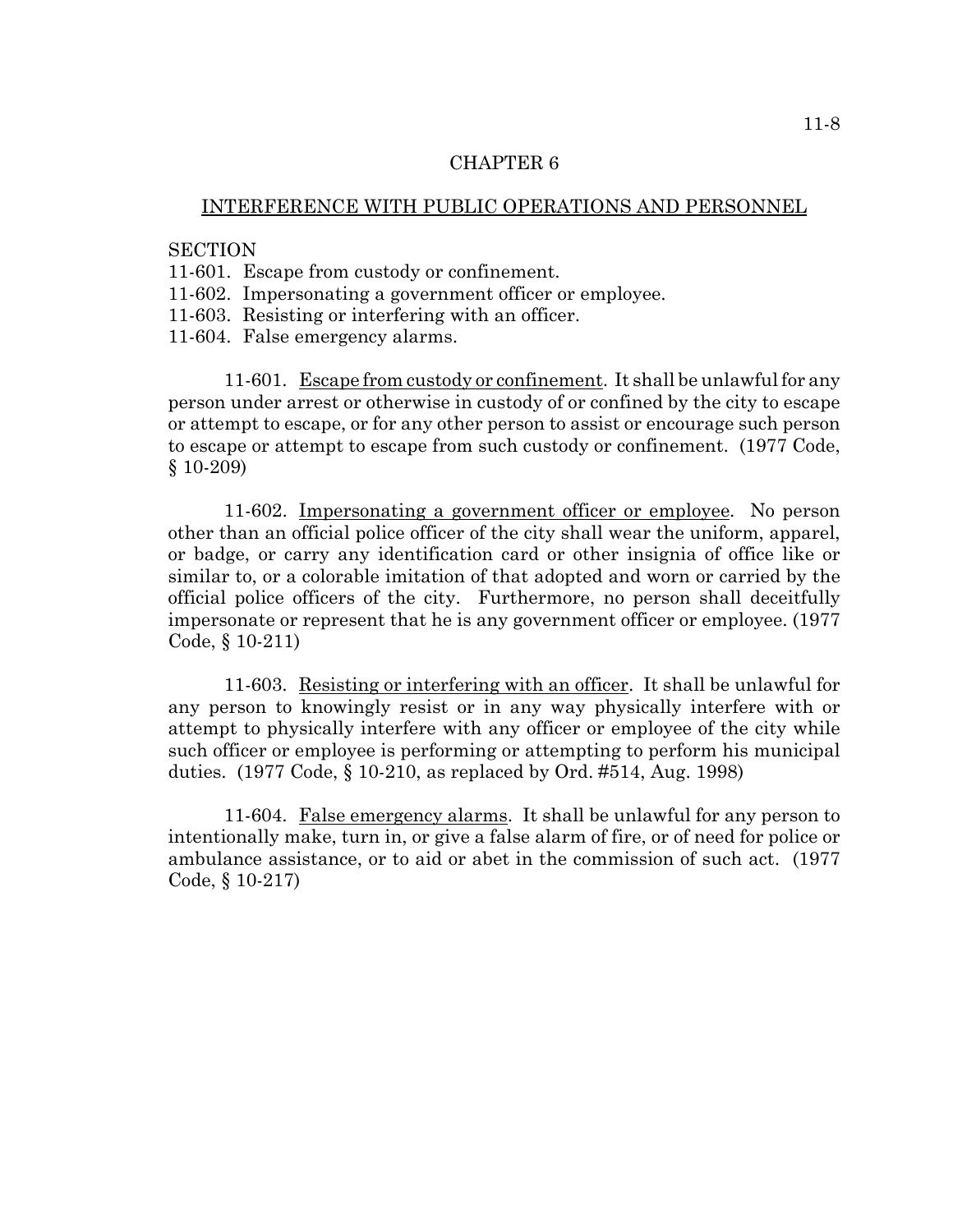#### FIREARMS, WEAPONS AND MISSILES

#### **SECTION**

11-701. Throwing missiles.

11-702. Weapons and firearms generally.

11-703. Target practice and the discharge of firearms.

11-701. Throwing missiles. It shall be unlawful for any person maliciously to throw any stone, snowball, bottle, or any other missile upon or at any vehicle, building, tree, or other public or private property or upon or at any person. (1977 Code, § 10-214)

11-702. Weapons and firearms generally. It shall be unlawful for any person to carry in any manner whatever, with the intent to go armed, any razor, dirk, knife, blackjack, brass knucks, pistol, revolver, or any other dangerous weapon or instrument. However, the foregoing prohibition shall not apply to members of the United States Armed Forces carrying such weapons as are prescribed by applicable regulations nor to any officer or policemen engaged in his official duties, in the execution of process, or while searching for or engaged in arresting persons suspected of having committed crimes. Furthermore, the prohibition shall not apply to persons who may have been summoned by such officer or policemen to assist in the discharge of his duties. (1977 Code, § 10-212)

11-703. Target practice and the discharge of firearms. It shall be unlawful to target practice with a firearm without the express written consent of the owner of the property, either public or private, where such target practice occurs. Such written consent shall be on the person of the shooter while shooting. It shall further be unlawful to discharge a firearm on any property, public or private, with or without consent, wherein such discharge endangers adjacent or neighboring property, either public or private, or the owners or tenants thereof. It shall further be unlawful to discharge a firearm on any property, public or private, with or without such written consent, wherein such discharge disturbs or endangers nearby residents or businesses.

For the purposes of this section the term "firearms" shall mean any weapon from which a shot is discharged by force of an explosive or a weapon which acts by force of gunpowder, and shall also include all weapons which expel a projectile by means of the expansion of compressed air and/or carbon dioxide; the term "disturbs" shall mean to create a loud or obnoxious noise; the term "endangers" shall mean to discharge a firearm in a manner that shot or projectiles cross or fall on other properties; and the term "nearby" shall mean any property within six hundred (600) feet of the point of firearm discharge.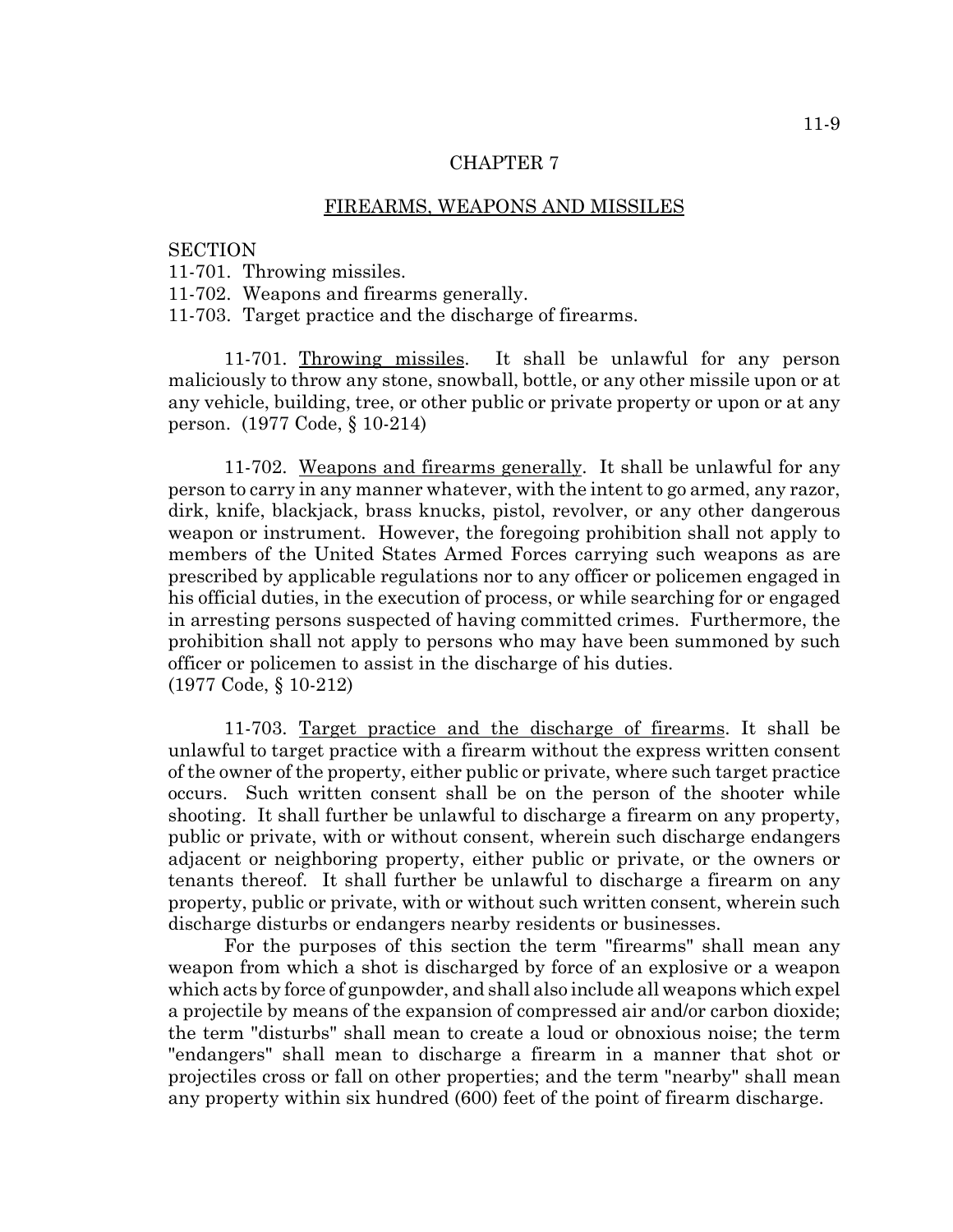This section does not apply to any firing range owned and operated by the city for the benefit of its police department or other agencies. (1977 Code, § 10-213, as amended by Ord. #974, May 2013)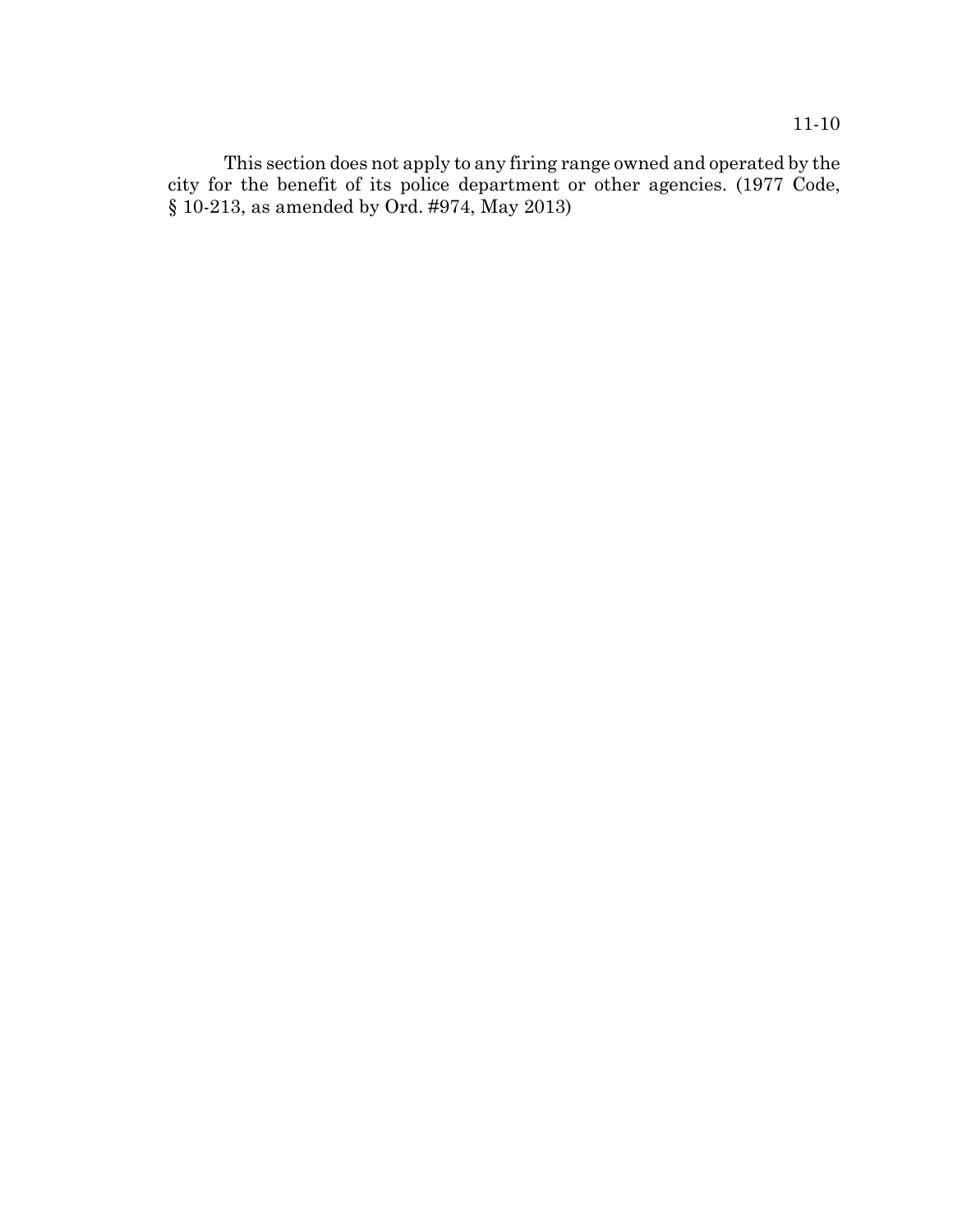# TRESPASSING, MALICIOUS MISCHIEF AND INTERFERENCE WITH TRAFFIC

#### **SECTION**

11-801. Trespassing.

11-802. Malicious mischief.

11-803. Interference with traffic.

11-804. Trespassing on trains.

11-801. Trespassing.<sup>1</sup> The owner or person in charge of any lot or parcel of land or any building or other structure within the corporate limits may post the same against trespassers. It shall be unlawful for any person to go upon any such posted lot or parcel of land or into any such posted building or other structure without the consent of the owner or person in charge.

It shall also be unlawful and deemed to be a trespass for any peddler, canvasser, solicitor, transient merchant, or other person to fail to promptly leave the private premises of any person who requests or directs him to leave. (1977 Code, § 10-226)

11-802. Malicious mischief. It shall be unlawful and deemed to be malicious mischief for any person to willfully, maliciously, or wantonly damage, deface, destroy, conceal, tamper with, remove, or withhold real or personal property which does not belong to him. (1977 Code, § 10-225)

11-803. Interference with traffic. It shall be unlawful for any person to stand, sit, or engage in any activity whatever on any public street, sidewalk, bridge, or public ground in such a manner as to prevent, obstruct, or interfere with the free passage of pedestrian or vehicular traffic thereon. (1977 Code, § 10-233)

11-804. Trespassing on trains. It shall be unlawful for any person to climb, jump, step, stand upon, or cling to, or in any other way attach himself to any locomotive engine or railroad car unless he works for the railroad corporation and is acting in the scope of his employment or unless he is a lawful passenger or is otherwise lawfully entitled to be on such vehicle. (1977 Code, § 10-221)

<sup>1</sup> State law reference

Tennessee Code Annotated, section 39-14-405.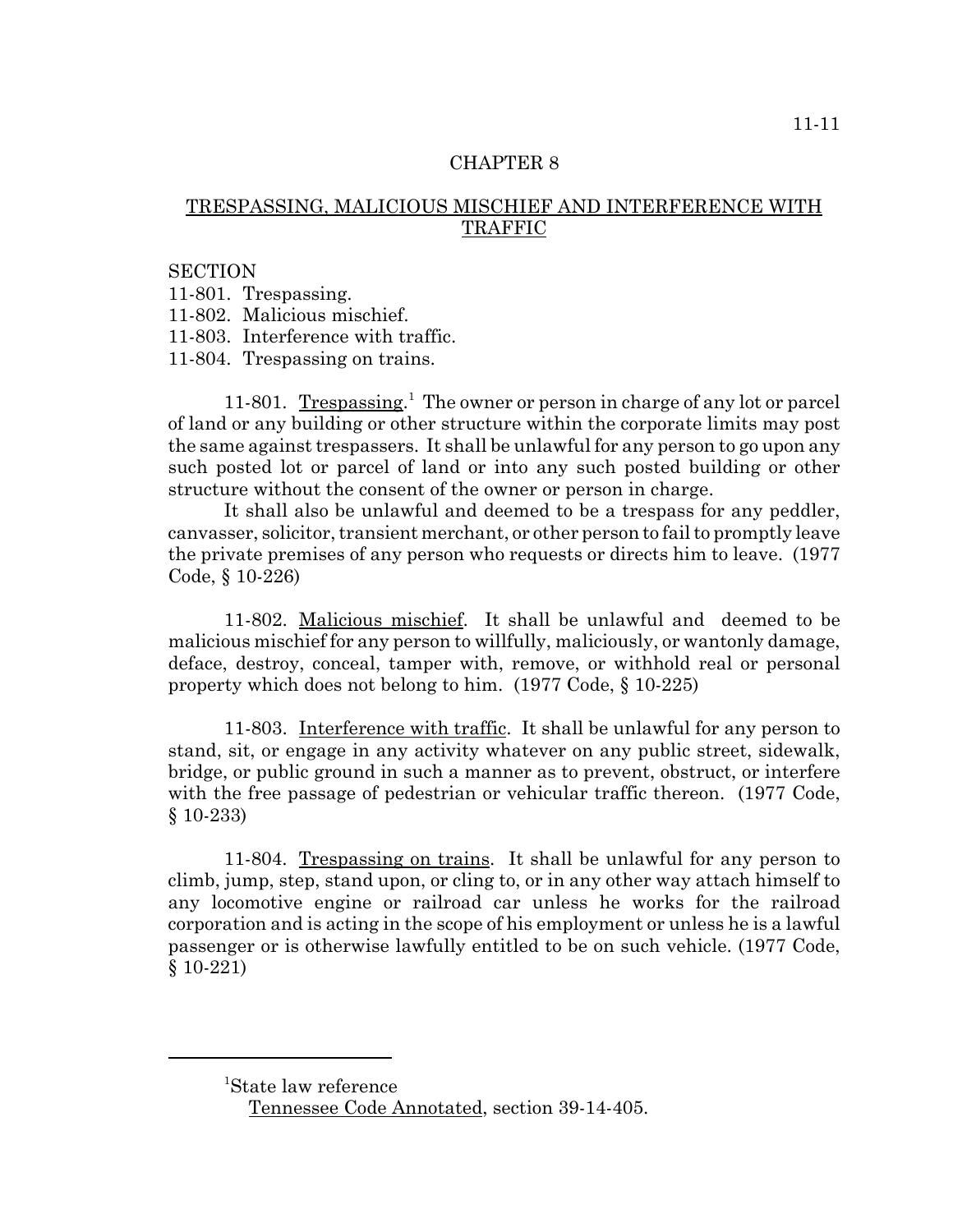### OFFENSES AGAINST THE PUBLIC HEALTH, SAFETY, WELFARE

### **SECTION**

11-901. Abandoned refrigerators, etc.

- 11-902. Caves, wells, cisterns, etc.
- 11-903. Posting notices, etc.
- 11-904. Spitting.
- 11-905. Curfew for minors.
- 11-906. Smoking.
- 11-907. Camping on city property.

11-901. Abandoned refrigerators, etc. It shall be unlawful for any person to leave in any place accessible to children any abandoned, unattended, unused, or discarded refrigerator, icebox, or other container with any type latching or locking door without first removing therefrom the latch, lock, or door.(1977 Code, § 10-223)

11-902. Caves, wells, cisterns, etc. It shall be unlawful for any person to permit to be maintained on property owned or occupied by him any cave, well, cistern, or other such opening in the ground which is dangerous to life and limb without an adequate cover or safeguard. (1977 Code, § 10-232)

11-903. Posting notices, etc. No person shall paint, make, or fasten, in any way, any show-card, poster, or other advertising device or sign upon any public or private property unless legally authorized to do so. (1977 Code, § 10-227)

11-904. Spitting. It shall be unlawful for any person to spit upon any public street or sidewalk or upon the floors or walks of any public place. (1977 Code, § 10-230)

11-905. Curfew for minors. It shall be unlawful for any minor, under the age of eighteen (18) years, to be abroad at night after 11:00 p.m. unless upon a legitimate errand for, or accompanied by, a parent, guardian, or other adult person having lawful custody of such minor. (1977 Code, § 10-224)

11-906. Smoking. Smoking shall be prohibited in all pavilions and playgrounds located within city-owned parks. (as added by Ord. #976, June 2013)

11-907. Camping on city property. (1) "Camping" means the erection or use of temporary structures such as tents, tarps, and other temporary shelters